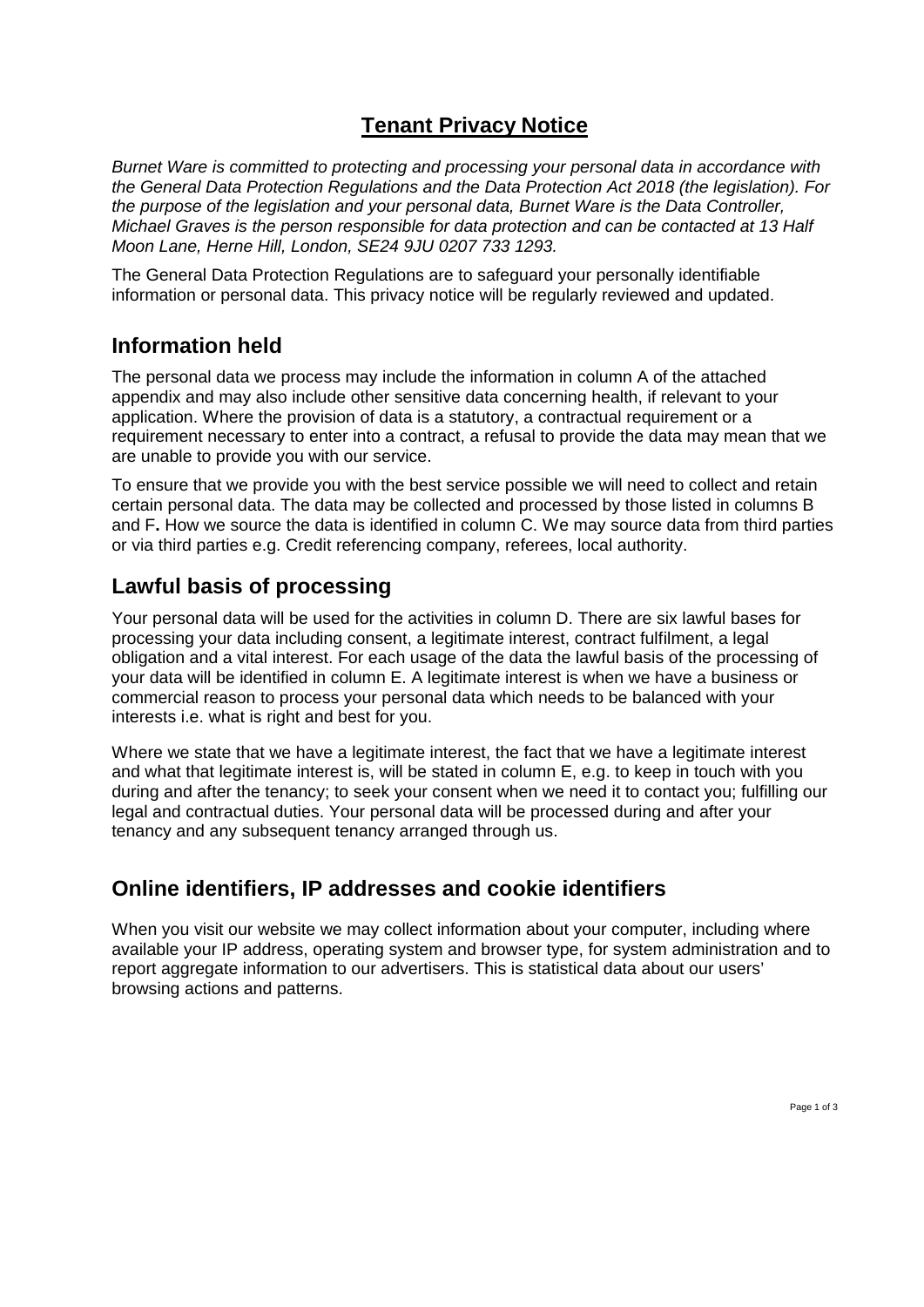We may obtain information by using a cookie file which is stored on the hard drive of your computer. Cookies contain information that is transferred to your computer's hard drive. They help us to improve our site and to deliver a better and more personalised service. They enable us:

- To estimate our audience size and usage pattern.
- To store information about your preferences, and so allow us to customise our site according to your individual interests.
- To speed up your searches.
- To recognise you when you return to our site.

You may refuse to accept cookies by activating the setting on your browser which allows you to refuse the setting of cookies. However, if you select this setting you may be unable to access certain parts of our site. Unless you have adjusted your browser setting so that it will refuse cookies, our system will issue cookies when you log on to our site. You can find more information about cookies at www.allaboutcookies.org

This policy only applies to our site. If you leave our site via a link or otherwise, you will be subject to the privacy policy of that website provider. We have no control over that privacy policy or the terms of the website and you should check their privacy policy before continuing to access the site.

## **Recipients of personal data**

It will be necessary for us to process or share all or some of your personal data with a range of individuals, businesses and organisations and these may include those listed in column F.

#### **Where is the data stored?**

Your personal data is stored in the way described in column G and the data is always stored within the European Union or outside of the European Union but with an organisation operating under the General Data Protection Regulations.

## **Retention period and criteria used to determine the retention period**

We will retain some elements of your personal data for up to the time defined in column H after your tenancy. The information which can be anonymized will be that which is no longer required for either contractual fulfilment or a legitimate interest. If the lawful basis for processing your data was consent then you may withdraw such consent at any time.

# **Your rights**

You have a right of access to check your personal data to verify the lawful basis of processing. We are obliged to respond to an access request within 30 days and may not charge a fee unless the request is unfounded, excessive or repetitive. If a fee is charged it is to be a reasonable fee based upon the administrative cost of providing the information.

You have a right to rectification if the data we hold is either inaccurate or incomplete. If your data has been disclosed to third parties then we must inform them of the rectification, where possible.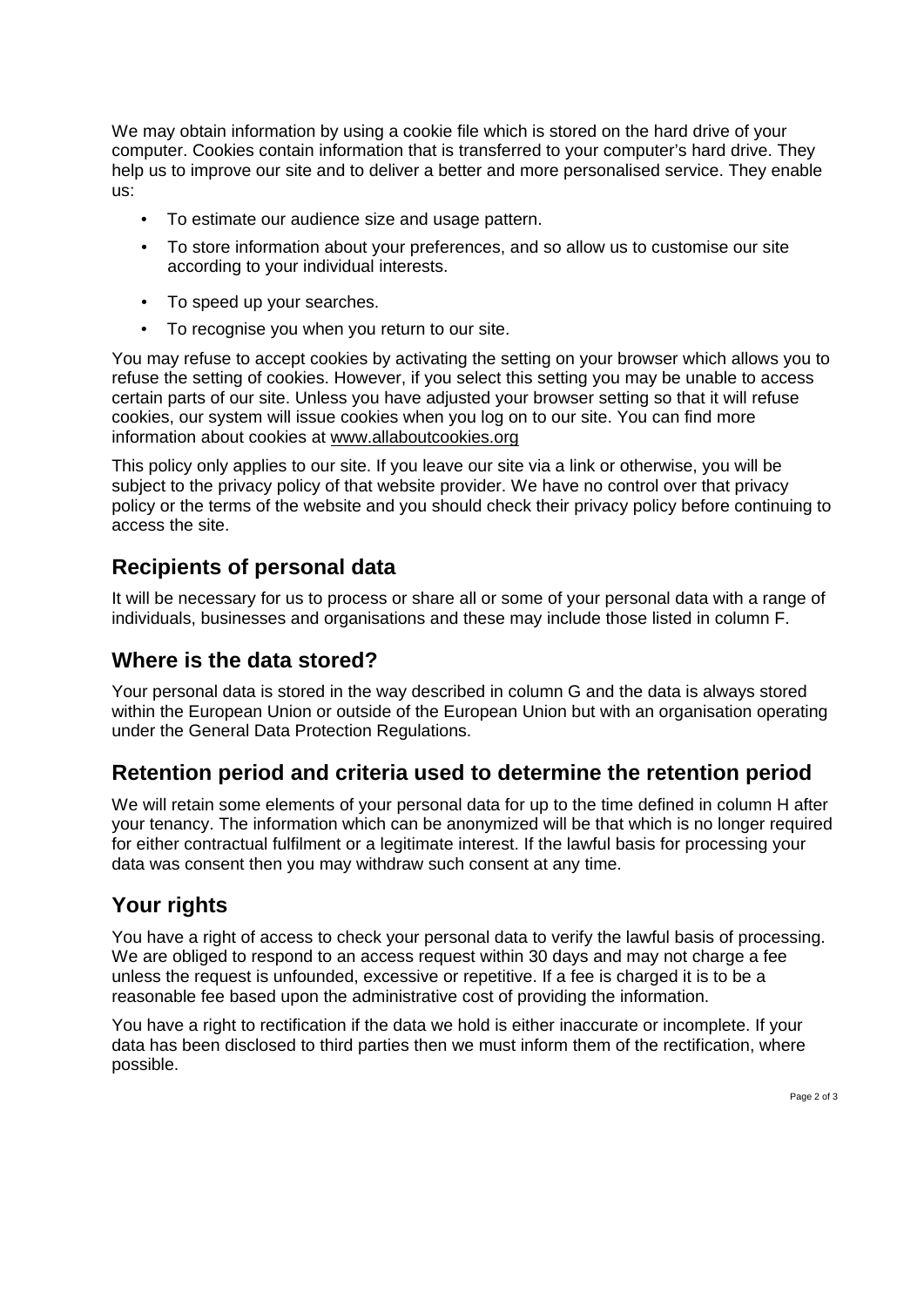You have a right to require erasure of your data when consent is our basis of processing (the right to be forgotten). You may request that your personal data be erased, for example, where there is no compelling reason for its continued processing or where you withdraw consent. We will comply with your request unless we have another basis of processing justifying our retaining the data (for example a legal requirement or the defence of a legal claim).

You have some rights to ask us to restrict processing i.e. to block or supress processing where, for example, the data may be incorrect and whilst the accuracy is verified. We are permitted to store the data.

## **Your right to object**

You do have a right to object to further processing of your personal data. We may be required to stop processing unless there is some other legitimate basis of processing such as a legitimate interest or a requirement for the exercise or defence of a legal claim.

#### **Withdrawal of consent**

*Where the lawful basis for processing is your consent, you may withdraw consent at any time by writing to, Michael Graves, Burnet Ware at 13 Half Moon Lane, Herne Hill, London, SE24 9JU or emailing: michael.graves@burnetware.com.*

#### **How to lodge a complaint with the supervisory authority**

The supervisory authority responsible for data protection is the Information Commissioners Office (ICO) to whom concerns may be reported by phone on **0303 123 1113 or** +44 1625 545 745 if calling from outside the UK, by email using the form on the website ico.org.uk or the livechat function.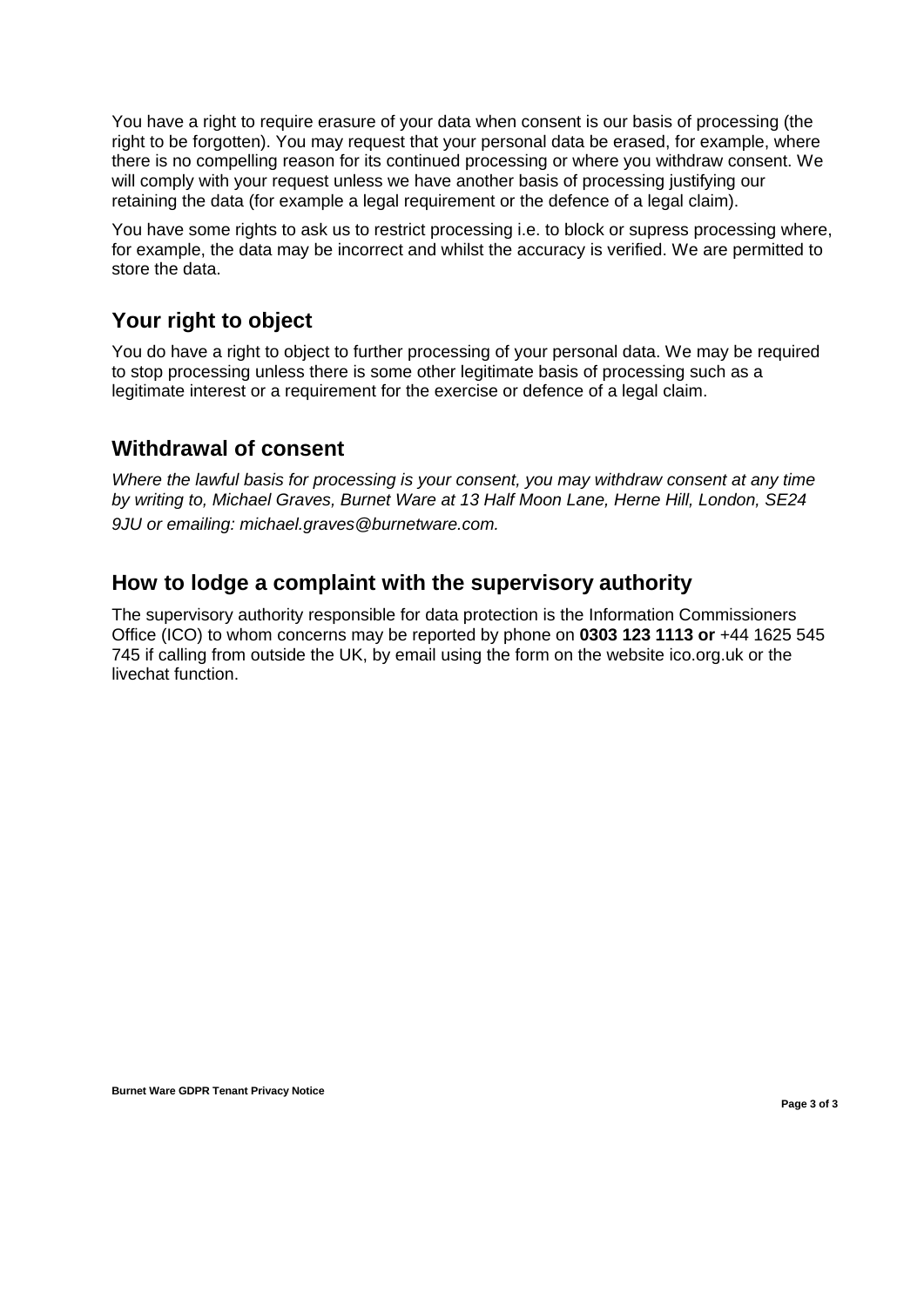| A                            | B                                 | $\mathsf C$                                                                                        | D                                                              | E                                 | F                                                                              | G                     | H                                            |
|------------------------------|-----------------------------------|----------------------------------------------------------------------------------------------------|----------------------------------------------------------------|-----------------------------------|--------------------------------------------------------------------------------|-----------------------|----------------------------------------------|
| <b>Information</b><br>held   | <b>Who is</b><br>collecting<br>it | How is it<br>collected                                                                             | Why is it<br>collected                                         | Lawful<br>basis for<br>processing | Who will it<br>be shared<br>with                                               | <b>How</b><br>stored  | <b>When</b><br>will it<br>be<br>deleted      |
| Tenant<br>name               | Staff                             | In office,<br>over the<br>phone,<br>email,<br>self-registra<br>tion, tenant<br>application<br>form | To use on<br>contract                                          | Contract<br>fulfilment            | Landlord,<br>staff, local<br>authority &<br>utilities,<br>contractors,         | Paper /<br>electronic | 6 years<br>after<br>tenant<br>leaves         |
|                              |                                   |                                                                                                    | Add to property<br>management<br>software                      | Contract<br>fulfilment            | Staff,<br>Contractors,<br>Software<br>provider                                 | Software              | During<br>tenanc<br>y & 6<br>years<br>beyond |
|                              |                                   |                                                                                                    | Referencing                                                    | Contract<br>fulfilment            | Credit check<br>Co.<br>Employer,<br>current<br>landlord,<br>referencing<br>CO. | Paper /<br>electronic | During<br>tenanc<br>y & 6<br>years<br>beyond |
|                              |                                   |                                                                                                    | To be able to<br>contact tenant<br>e.g. property<br>management | Contract<br>fulfilment            | Contractors,<br>staff                                                          | Software<br>system    | 6 years<br>after<br>tenant<br>leaves         |
|                              |                                   |                                                                                                    | To use on<br>prescribed<br>information                         | Legal<br>obligation               | Staff,<br>Deposit<br>scheme,<br>relevant<br>person                             | Paper /<br>electronic | 6 Years<br>after<br>tenant<br>leaves         |
|                              |                                   |                                                                                                    | If legal action is<br>needed                                   | Legal work                        | Solicitor,<br>Court<br>Services                                                | Paper /<br>electronic | 6 years<br>after<br>tenant<br>leaves         |
|                              |                                   |                                                                                                    | Services                                                       | Contract<br>fulfilment            | <b>Council Tax</b><br>& utility<br>providers                                   | Paper /<br>electronic | 6 years<br>after<br>tenant<br>leaves         |
| Tenant<br>contact<br>details | Staff                             | In office,<br>over the<br>phone,<br>email,<br>self-registra<br>tion, tenant<br>application<br>form | To use on<br>contract                                          | Contract<br>fulfilment            | Landlord,<br>staff, local<br>authority &<br>utilities,<br>contractors          | Paper /<br>electronic | 6 years<br>after<br>tenant<br>leaves         |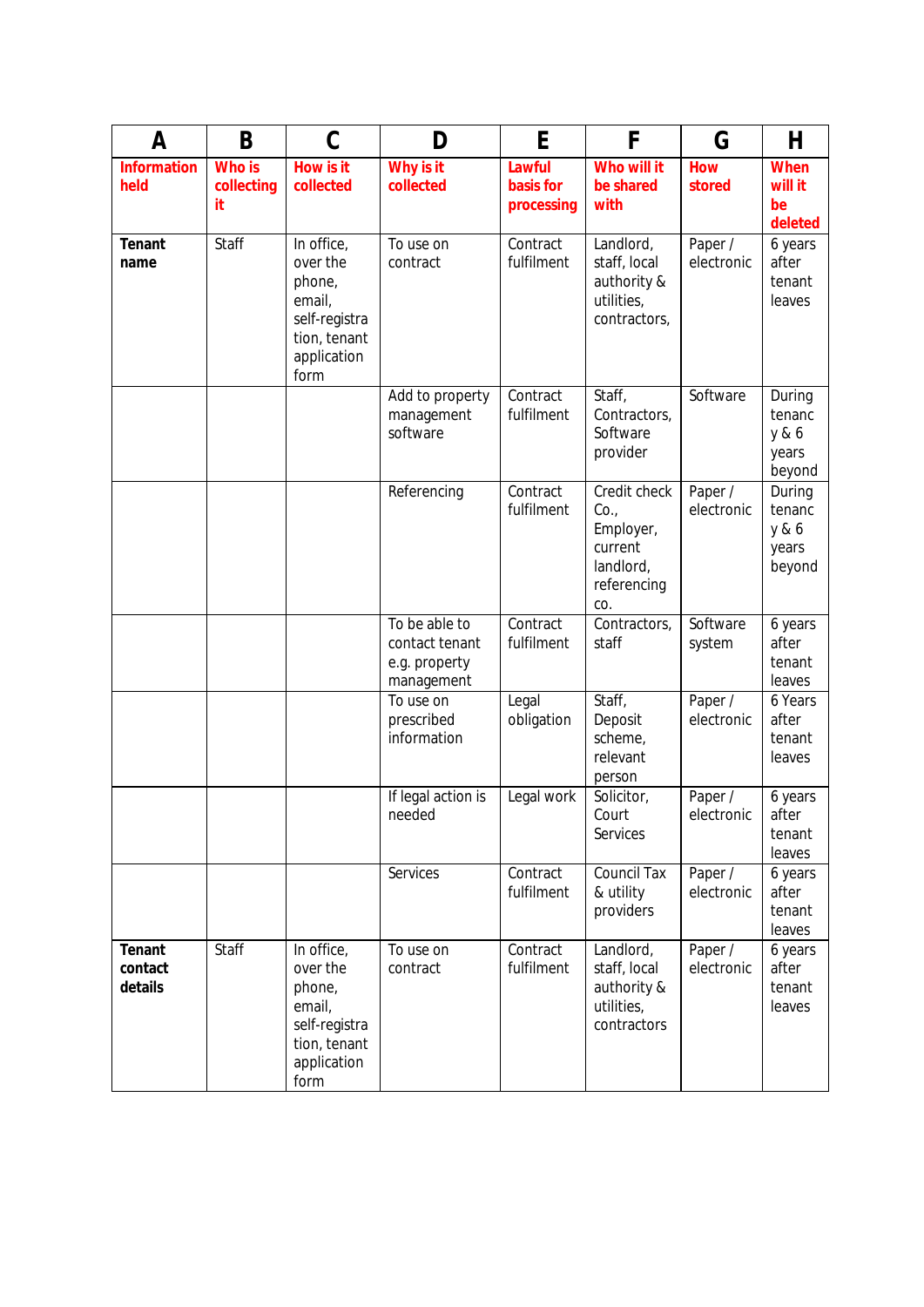|                                                |       |                               | Add to<br>management<br>software                                            | Contract<br>fulfilment | Staff,<br>Contractors,<br>Software<br>provider                                                | Software              | 6 years<br>after<br>tenant<br>leaves                    |
|------------------------------------------------|-------|-------------------------------|-----------------------------------------------------------------------------|------------------------|-----------------------------------------------------------------------------------------------|-----------------------|---------------------------------------------------------|
|                                                |       |                               | Referencing                                                                 | Contract<br>fulfilment | <b>Staff Credit</b><br>check Co.,<br>Employers,<br>current<br>landlord,<br>referencing<br>CO. | paper /<br>electronic | During<br>tenanc<br>y & 6<br>years<br>beyond            |
|                                                |       |                               | To be able to<br>contact tenant<br>e.g. property<br>management              | Contract<br>fulfilment | Contractors,<br>staff                                                                         | Software<br>system    | 6 years<br>after<br>tenant<br>leaves                    |
|                                                |       |                               | To use in<br>prescribed<br>information                                      | Legal<br>obligation    | Staff,<br>Deposit<br>scheme,<br>relevant<br>person                                            | Paper /<br>electronic | 6 years<br>after<br>tenant<br>leaves                    |
|                                                |       |                               | To offer extra<br>services                                                  | Consent                | Staff, 3rd<br>party                                                                           | Paper /<br>electronic | Within<br>a<br>month<br>of the<br>end of<br>tenanc<br>у |
|                                                |       |                               | If Legal action is<br>needed, for<br>example<br>possession<br>claim         | Legal<br>Work          | Solicitors,<br>Court<br>Services                                                              | Paper /<br>electronic | 6 years<br>after<br>tenant<br>leaves                    |
|                                                |       |                               | Notify utilities &<br>council tax                                           | Contract<br>fulfilment | <b>Council Tax</b><br>& utility<br>providers,<br>landlord                                     | Paper /<br>electronic | 6 years<br>after<br>tenant<br>leaves                    |
| Tenant<br>Employer<br>information              | Staff | Tenant<br>application<br>form | Referencing &<br>assessment                                                 | Contract<br>fulfilment | Staff, Credit<br>check Co.,<br>landlord,<br>referencing<br>CO.                                | Paper /<br>electronic | 6 years<br>after<br>tenant<br>leaves                    |
| Tenant's<br>current<br>landlord<br>information | Staff | Tenant<br>application<br>form | Referencing &<br>assessment                                                 | Contract<br>fulfilment | Staff, Credit<br>check Co.,<br>landlord,<br>referencing<br>CO.                                | Paper /<br>electronic | 6 years<br>after<br>tenant<br>leaves                    |
| Tenant<br>Next of Kin<br>details               | Staff | Tenant<br>application<br>form | Contact in case<br>of emergency<br>alternative<br>correspondence<br>address | Legitimate<br>interest | Staff, Public<br>bodies                                                                       | Paper /<br>electronic | 6 years<br>after<br>tenant<br>leaves                    |